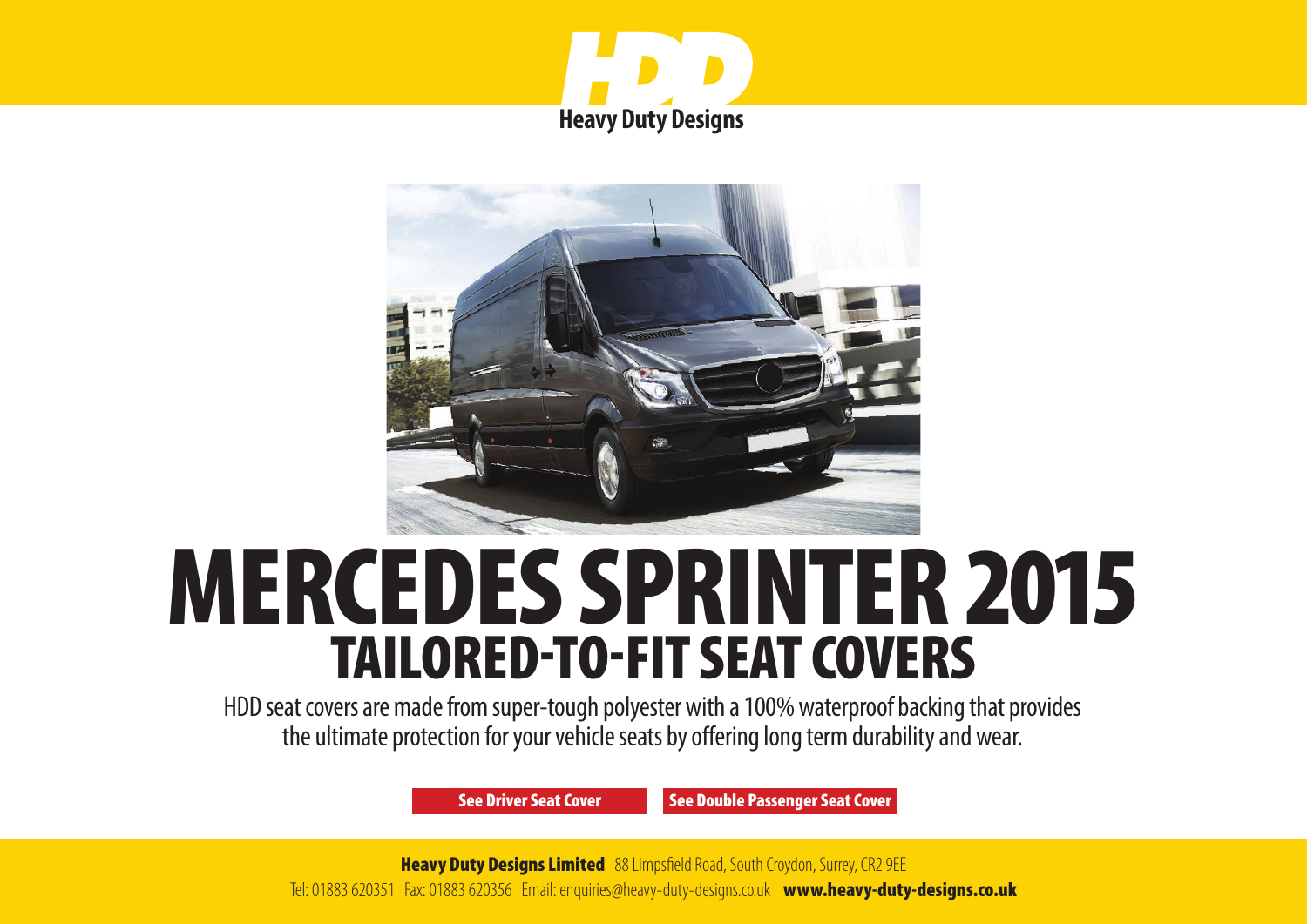

# <span id="page-1-0"></span>DRIVER SEAT COVER MERCEDES SPRINTER 2015



n 100% waterproof

 Tailored to fit the driver seat with separate head and arm rest

> **BLACK** MSDBLK-901

**HDD** 

rover

**MERCEDES SPRINTER DRIVER** 

**GREY** MSDGRY-904

- **n** Proven for use in harsh environments
- $\blacksquare$  Keeps your seats looking like new
- **n** Parachute thread for added long term strength
- $\blacksquare$  Made from tough, hard wearing polyester with waterproof PVC backing
- **n** Protects your investment 'the residual value of your vehicle'
- $\blacksquare$  Reduces wear and tear to the original seat fabric

# Protects against and resistant to:

- **n** Mud, water & slurry **n** Grease, oil & dust **n** Building debris
- **n** Oil & paint **n** Food & drink **n** Travel sickness

# Ideal for:

- **n** Fleet Owners and Operators **n** Maintenance Engineers working in harsh environments
- n Builders & Carpenters **n** Plant operators **n** Farm workers

#### [See Double Passenger Seat Cover](#page-2-0)

**Heavy Duty Designs Limited** 88 Limpsfield Road, South Croydon, Surrey, CR2 9EE Tel: 01883 620351 Fax: 01883 620356 Email: enquiries@heavy-duty-designs.co.uk [www.heavy-duty-designs.co.uk](http://www.heavy-duty-designs.co.uk)